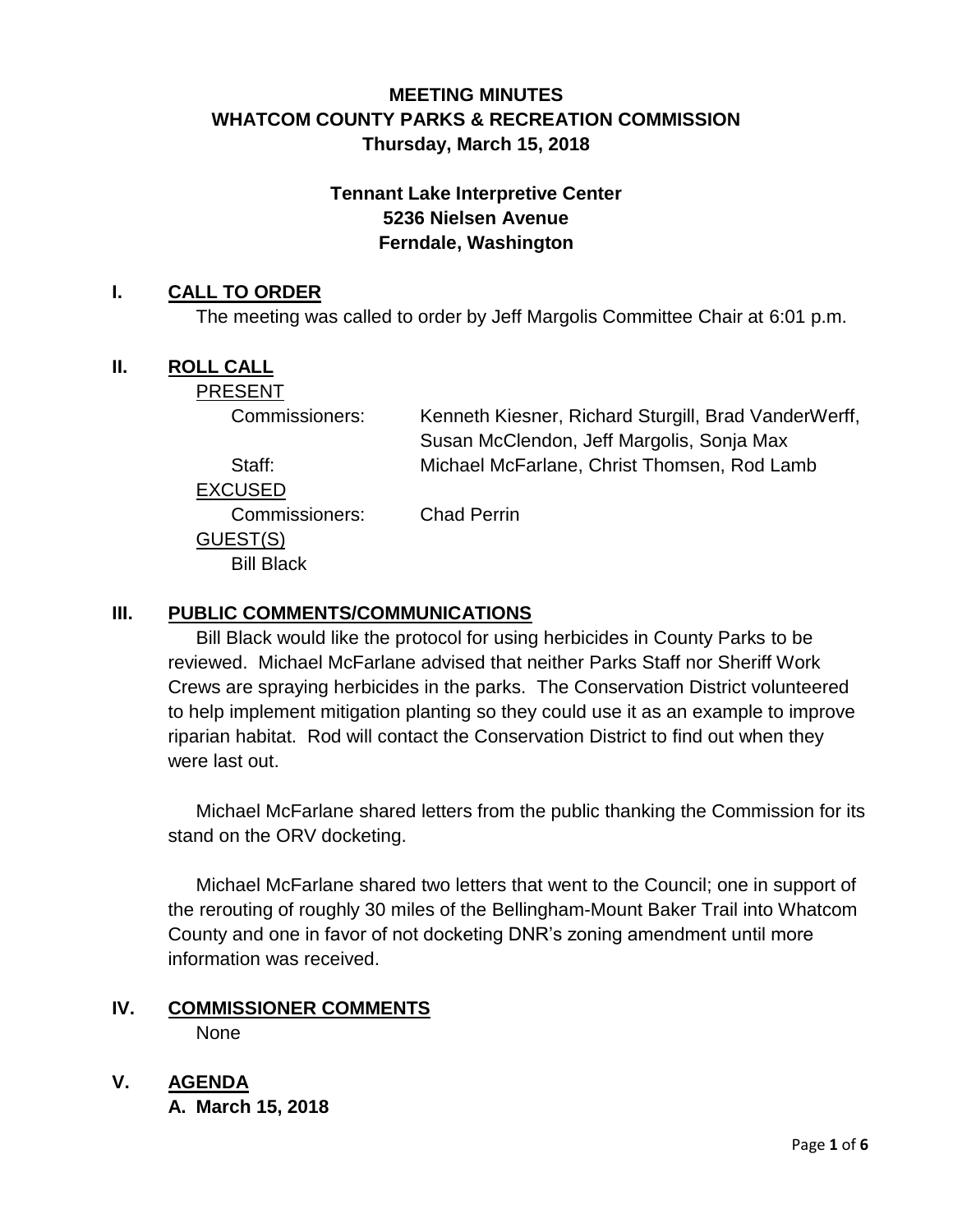**MOTION:** Kenneth Kiesner moved to approve the March 15, 2018 agenda as presented. Susan McClendon seconded. The motion carried with a unanimous vote.

### **VI. MINUTES**

### **A. February 15, 2018**

**MOTION:** Richard Sturgill moved to approve the February 15, 2018 Minutes as written. Sonja Max seconded. The motion carried with a unanimous vote.

### **VII. STAFF REPORTS**

#### **A. Director's Report – Michael McFarlane**

- **i. Recreation Conservation Update –** Whatcom County Parks was awarded \$1 million from the Recreation Conservation Office for the Birch Bay Park acquisition. The money will be deposited in the Parks Special Revenue Fund to help for future development.
- **ii. East Whatcom Regional Resource Center –** The East Whatcom Regional Resource Center received funding for the Food bank and covered play area, but is still short \$200,000 - \$300,000. There is an upcoming meeting to discuss the project and what they can do to keep the funding package together.
- **iii. Lighthouse Marine Park Ordinance Amendment –** An Ordinance Amendment is being requested for additional funds to complete the playground and to fix the structural deficiencies of the deck that were not apparent until the surface decking was removed.
- **iv. Maple Creek Bridge Replacement –** A budget supplemental is being requested to put the new bridge in later this spring.
- **v. All Point Bulletin –** The All Point Bulletin published an article looking for information on the Point Roberts Lighthouse project. The Lighthouse Society would like a park shelter with a deck and Coast Guard light, but without funding beyond the initial commitment of \$500,000, the project will not move forward.
- **vi. Fragrance Garden**  The installation of the floor in the garden is complete. New walkways were installed by the Whatcom County Parks & Recreation crew in the fall of 2017 for about \$30,000. They did an outstanding job on a very challenging project.

#### **B. Operations Report – Christ Thomsen**

**i. Staffing Update –** The Repair Maintenance III (carpenter) started and is doing a great job. An offer was made for the Regional Park Supervisor position (West Region); the individual accepted and will start April 2<sup>nd</sup>. Interviews are underway for seasonal extra help positions that begin in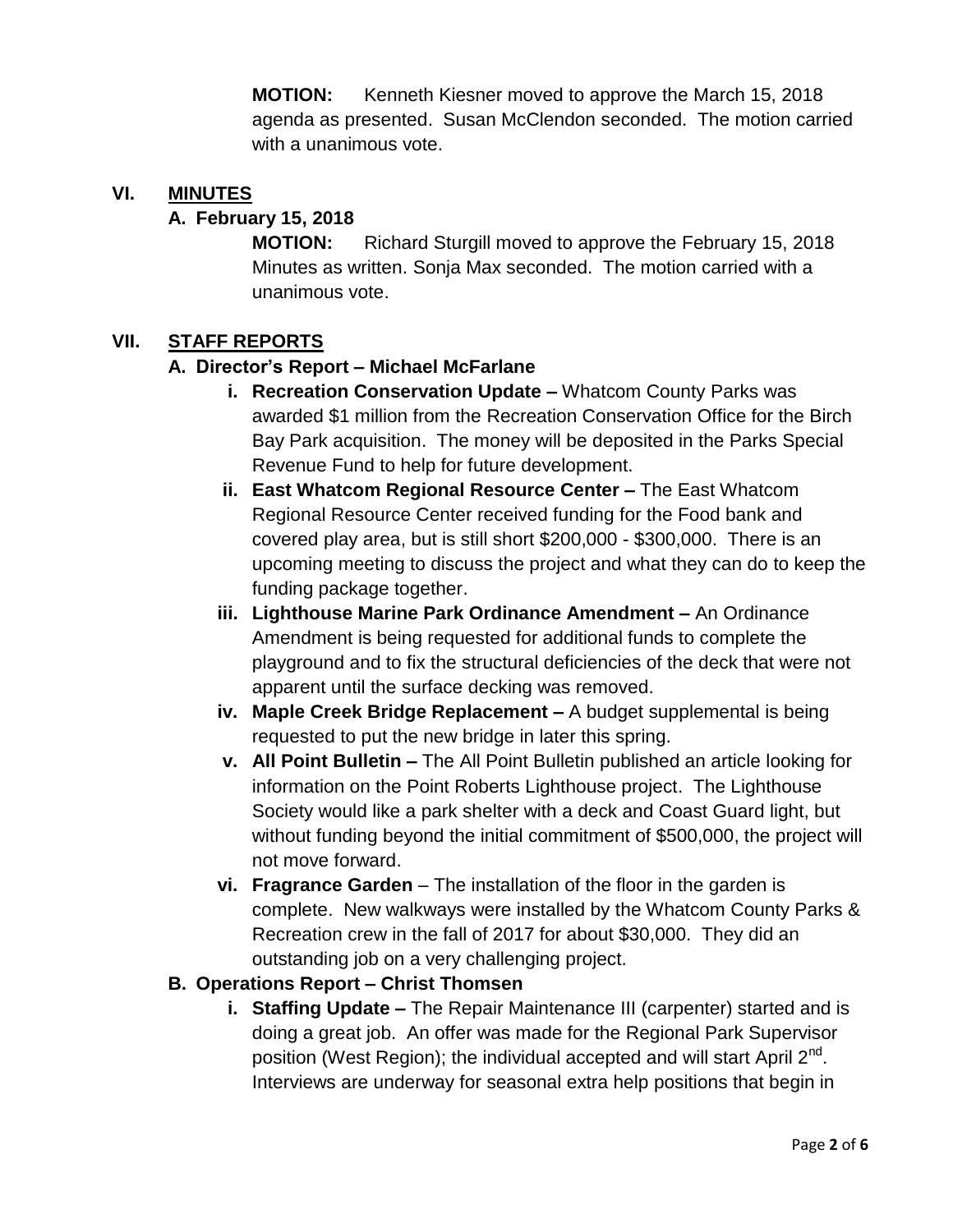April and May. There will probably only be one more round of interviews, as there are a number of returning employees.

- **ii. Ferndale Senior Activity Center –** The Ferndale Senior Activity Center has had a lot of upgrades in the last couple of years (new roof, exterior paint, store room windows). This year, the kitchen floor was set to be replaced, but after finding asbestos in the mastic, replacement became too expensive. Instead of replacing the floor, the mastic was abated and the concrete slab was treated, ground down, and finished with a urethane coating. The resulting floor is beautifully textured and slip resistant. The kitchen was also painted and the Jet Oldsters were able to raise money to replace the bathroom and pool room floors with vinyl composition tile.
- **iii. Fee Schedules for Whatcom County Parks –** The fee schedule was passed out to Commission members. It is also available on the Parks website and at each park.

## **C. Planning & Development Report (Rodney Lamb)**

- **i. Silver Lake Road Improvements**  The Silver Lake Road and Parking Improvement project is out to bid. Sixteen contractors showed up for the pre-bid meeting on March 8<sup>th</sup>. The bids are scheduled to open on March 27 with a start date of April  $9<sup>th</sup>$ . The contractor has 40 working days to complete the project. Working days are exclusive of weather delays and holidays. It is anticipated that the project will be complete around June 22<sup>nd</sup>. Planning and Development Services continues their review of the amended permit approval. Critical Areas has signed off on the project, so Shorelines is next. An application was submitted to DNR for the Forest Practices Act (FPA), which should be approved by April  $1<sup>st</sup>$ . The FPA is required when more than 5,000 board feet of timber are going to be cut. There is a deduct item in the bid that places a dollar value on the trees, so that compensation is received for the trees. A three part communications plan is being developed to alert the public of the project and includes onsite signage, customer outreach, and public outreach. Signs will be posted at the boat launch and on the main road with information regarding the partial closure of the boat launch and limited boat trailer parking. The customer outreach portion involves contacting everybody that has a reservation during the construction timeframe and making them aware of the project. The public outreach portion includes information on the Whatcom County Parks & Recreation website and an official public notice that will be delivered to local sporting goods stores (Yeager's, REI, Fly Shop, etc.).
- **ii. Lighthouse Boardwalk Renovation –** HB Hansen should be done with the Lighthouse Boardwalk renovation by March 21. Rod will meet with the contractor after that to compile a list of items that need to be finished. Rod expects the project to be completely done by March 28. The playground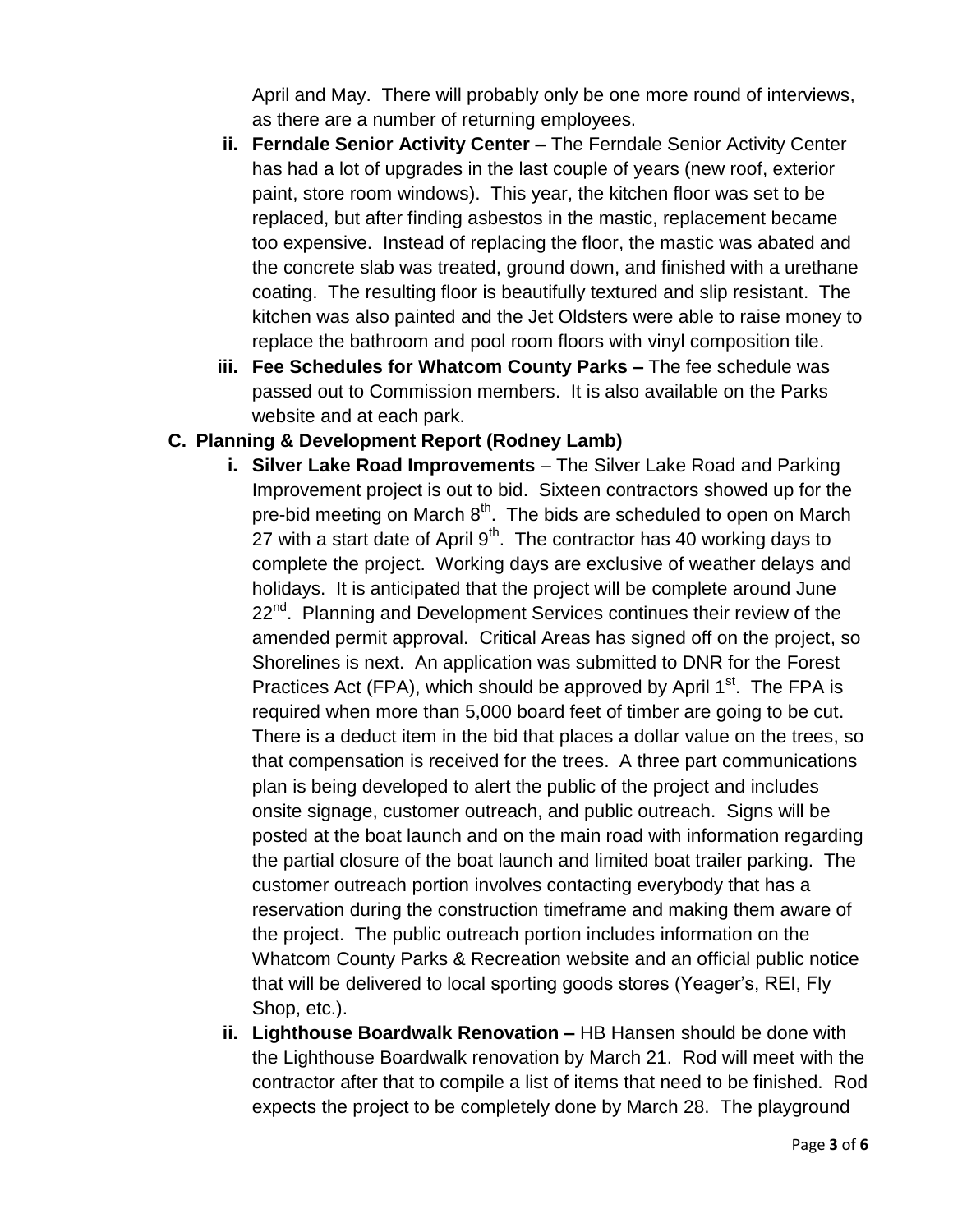will be started next, assuming the council approves the supplemental budget request for additional funding.

- **iii. Maple Creek Bridge Replacement** Funds for this project were transferred from 2017 to 2018. The Washington Department of Fish & Wildlife has approved the project and will issue the hydraulic project approval (HPA). Planning & Development Services has not yet approved the project. Delivery of the premanufactured bridge is scheduled for the first week of May. The plan is to have the abutments constructed, the staging area ready, and the crane on site, so that the bridge can be lifted into place. Once the bridge is in place, the trail will be rerouted to it, as it is in a slightly different location. There will also be some mitigation planting.
- **iv. Lummi Island Stairs** The contractor set the premanufactured aluminum stairs on March 13. The deck on the overlook is being replaced with Ipe, a tropical hardwood. All of the joist hangers on the deck were corroded, so a change order was completed to install new joist hangers. Vycor flashing was also added to increase longevity of the substructure. The deck is about 800 square feet with a picnic table that may need to be secured so that it doesn't damage the Ipe. An aluminum sign from Correctional Industries will be installed with reflective graphics. The project should be completed a week before the deadline of March 30<sup>th</sup>. After that, the only thing left will be some landscaping improvements.
- **v.** Hovander Maintenance Shop The wetland delineation is complete and a base plan is in place. Rod hopes to have Reichhardt & Ebe Engineering under contract for engineering services by March 21<sup>st</sup>.
- **vi. Semiahmoo Restroom/Concession Building An engineering firm was** hired to provide a structural upgrade proposal to make this space more flexible for a concessionaire. The renovated building will contain about 1500 square feet of usable area for concessions. The adjacent outdoor deck area between the buildings is about 800 square feet. Once the final design drawings and calculations are complete, the building permit will be submitted to the City of Blaine. Whatcom County Park employees will perform the work once permits are approved (probably in the fall).

## **VIII. UNFINISHED BUSINESS**

**A. DNR Baker to Bellingham Plan –** The County Council did not docket the zoning amendment request; the off road groups and DNR staff will present more information. DNR's website has lots of information, including the two options being considered, meeting dates, and public comments.

### **IX. NEW BUSINESS**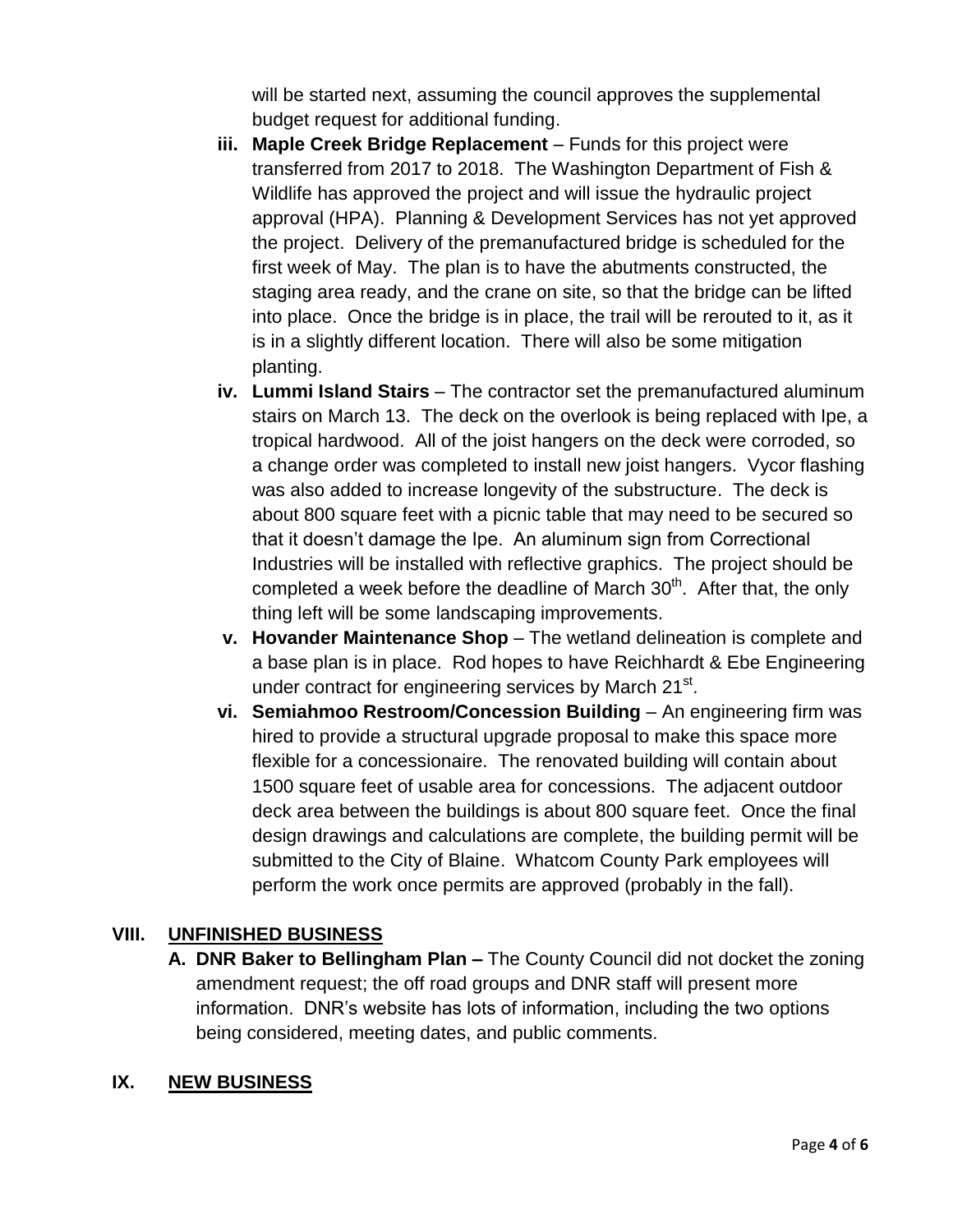- **A. Drones in Parks –** Whatcom County doesn't currently have any rules regarding drones in parks, but is working on establishing a policy for the operation of drones for County purposes (bridge inspections, landslide inspections, etc.). The FAA provides guidelines regarding the operation of drones at their website [\(https://www.faa.gov/uas/\)](https://www.faa.gov/uas/) and parks departments in Washington State are creating rules specific to their parks. Whatcom County is hoping to find a suitable space for drones that minimizes disruption to wildlife and other park users while preventing damage to historical buildings and property.
- **B. 2019-2020 Parks Capital Projects –** Parks staff is reviewing the 20-year list of Capital Improvement Projects to develop a 6-year plan and a list of projects for funding in the 2019-2020 operating budget. This list will be submitted to the Executive and then forwarded to the council for approval as part of the budget process. Projects are chosen based on necessity, funding sources, and staff workload capacity. Some projects are completed in phases; the design/engineering/permitting may be funded in one 2-year budget cycle and then the construction phase is funded in a second 2-year budget cycle. Capital Development Projects that are being considered: Hovander Access Improvements (better traffic flow and increased parking); Maple Falls Trailhead (restroom and parking at Maple Falls Community Park); Nesset Farm Phase II (restrooms and final restoration of the Nesset house interior); Silver Lake Park Phase II (restrooms and showers); South Fork Park Phase II (connecting the two properties by trail); Lake Whatcom Trailhead Improvements (design and engineering for increased parking and restrooms); Hovander Picnic Shelters (installing open shelters in the day use area). Capital Maintenance Projects that are being considered: Bay Horizon (hostel building demolition and sidewalk improvements); Silver Lake Rangers Residence and Employee Cabins (demolition); Parks Headquarters Water System (replaced/updated); Hovander/Tennant Lake (exterior house painting); Tennant Lake (remodel of interpretive displays); Surfacing Maintenance (repairs to roads, walkways, steps, etc.); the Hertz Trail (resurfacing and drainage improvements); the Gerdrum Home (roof replacement); Silver Lake Cabins (renovation/update of cabins). Other factors that come in to the decision making process are how much the staff can handle and whether or not portions of the projects can be contracted. Current projects include: Semiahmoo (interior remodel); Samish Lodge (deck replacement); South Fork; Hovander Animal Contact Area (design and funding); Birch Bay Community Park (design and funding). Conversation ensued regarding the distance people travel to use parks and possible alternatives (bus lines, bike lanes, etc.) to building huge parking lots in valuable park space.

### **X. ANNOUNCEMENTS**

NONE